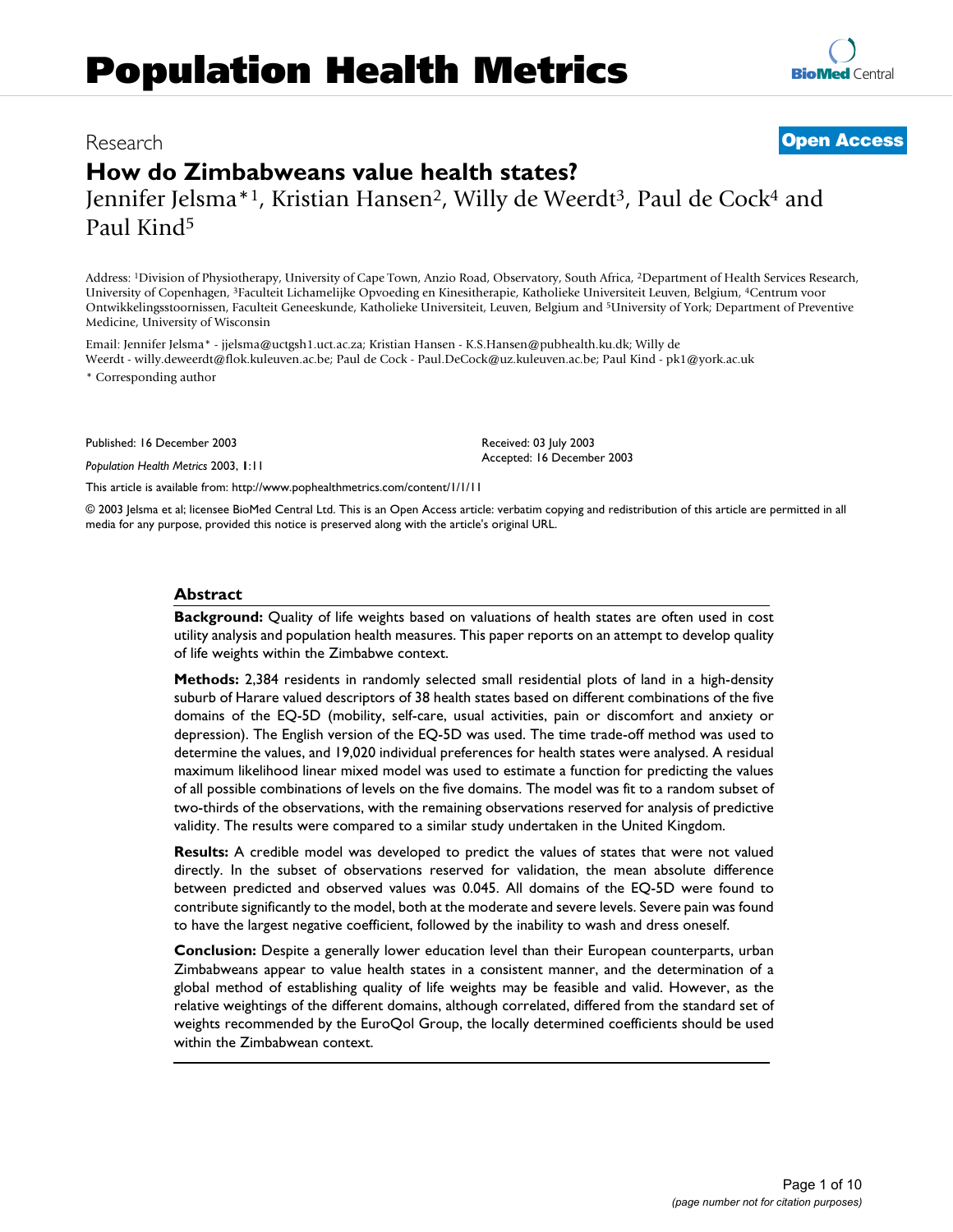# **Background**

The resources available to health care are obviously finite, and prioritisation or rationing of public health provision is on government agendas across the world [1]. Cost-utility analysis is one method of investigating the relationship between the costs and benefits of health care that allows for comparison of different interventions across different health states. The quality-adjusted life year (QALY) forms the basic unit of measure in such evaluation and is the most widely used method for measuring health outcomes [2]. The QALY is the arithmetic product of data on quantity of life and quality of life. Whilst the former is typically measured in life years, the latter is measured in terms of utility weights. There is little consensus as to how these weights should be developed, but the measure should have at least interval properties and should represent the preferences of society [3].

There are a plethora of instruments for describing healthrelated quality of life, most of which demonstrate acceptable psychometric properties [4]. Some of these measures, such as the SF-36 [5], are primarily profile measures that provide descriptors of health states. Others, such as the Health Utilities Index (HUI) [6] and the EQ-5D [7], are linked directly to utility estimates, derived from population studies using some method of eliciting population preferences, such as the standard gamble.

The EQ-5D describes health-related quality of life in terms of five dimensions: mobility (MO), self-care (SC), usual activities (UA) (work, study, housework, family or leisure), pain/discomfort (PD) and anxiety/depression (AD). Each dimension is subdivided into three levels indicating no problem, a moderate problem or an extreme problem [7]. Different health states can be described by a five-digit code number relating to the relevant level of each dimension, with the dimensions always listed in the order given above. Thus a health state of 11223 means:

Dimension MO: No problems in walking about (= 1)

Dimension SC: No problems with self care (= 1)

Dimension UA: Some problems with performing usual activities  $(= 2)$ 

Dimension PD: Moderate pain or discomfort (= 2)

Dimension AD: Extremely anxious or depressed (= 3) [8]

The validity and reliability of the EQ-5D have been found acceptable in Europe among different populations and patient groups [9-11]. Despite the limited number of dimensions and levels, the instrument has been found to be sensitive to improvements in health-related quality of life [12]. A test-retest study was undertaken in Zimbabwe to determine the reliability of the English language version of the EQ-5D. Forty-four randomly selected subjects who had a minimum of seven years of education and whose health status had remained static over the previous seven days completed the instrument twice, one week apart. In all domains except SC, approximately half of the respondents reported some or severe problems. The kappa statistics were 0.695 (fair to good agreement) for SC, 0.878 for MO, 0.884 for UA, 0.892 for PD and 0.893 for AD (all excellent agreement beyond chance [13]). A similar reliability study on the version of the EQ-5D in Shona, the local Zimbabwean language, reported that the kappa statistics between the two sets of scores were high and ranged from 0.78 to 1.00 for different domains [14]. Although the Shona version was not used in the current exercise, multiple translators examined the cross-cultural equivalence of meaning of the EQ-5D during the process of forward and back translation. One of the conclusions of the translators of the instrument was that "although it is likely that the Shona respondents will identify it as a foreign instrument, Shona is able to capture the EQ-5D concepts. The respondents will be able to recognise the concepts and respond appropriately..." [15]. It was concluded that, despite the different cultural understanding of determinants of ill health, the English version of the EQ-5D could be used with confidence in an educated urban Zimbabwe population.

Several methods of valuation of health states have been developed, including rating scales or visual analogue scales, magnitude estimation, standard gamble, time trade-off and person trade-off methods [3]. The standard gamble has been extensively used to develop utility weights, and is regarded by some as being the most theoretically sound method of determining utility weights [16]. However, it is conceptually difficult and requires an ability to discriminate between probabilities close to one [3]. Nord [17] proposes that time trade-off techniques are likely to be the most valid technique for establishing preference weights for life years both in the clinical situation and in program evaluation.

The Measurement and Valuation of Health Group (MVH), headed by Williams, used time trade-off exercises to elicit preferences from 3,235 respondents in the United Kingdom for a range of different EQ-5D descriptor states [8]. Regression analysis was used to develop a set of values for each individual component of the five dimensions that can be used to calculate the value of health states not observed directly [8]. The test-retest reliability of health state valuations collected with the EQ-5D questionnaire is reported to be stable over time [18].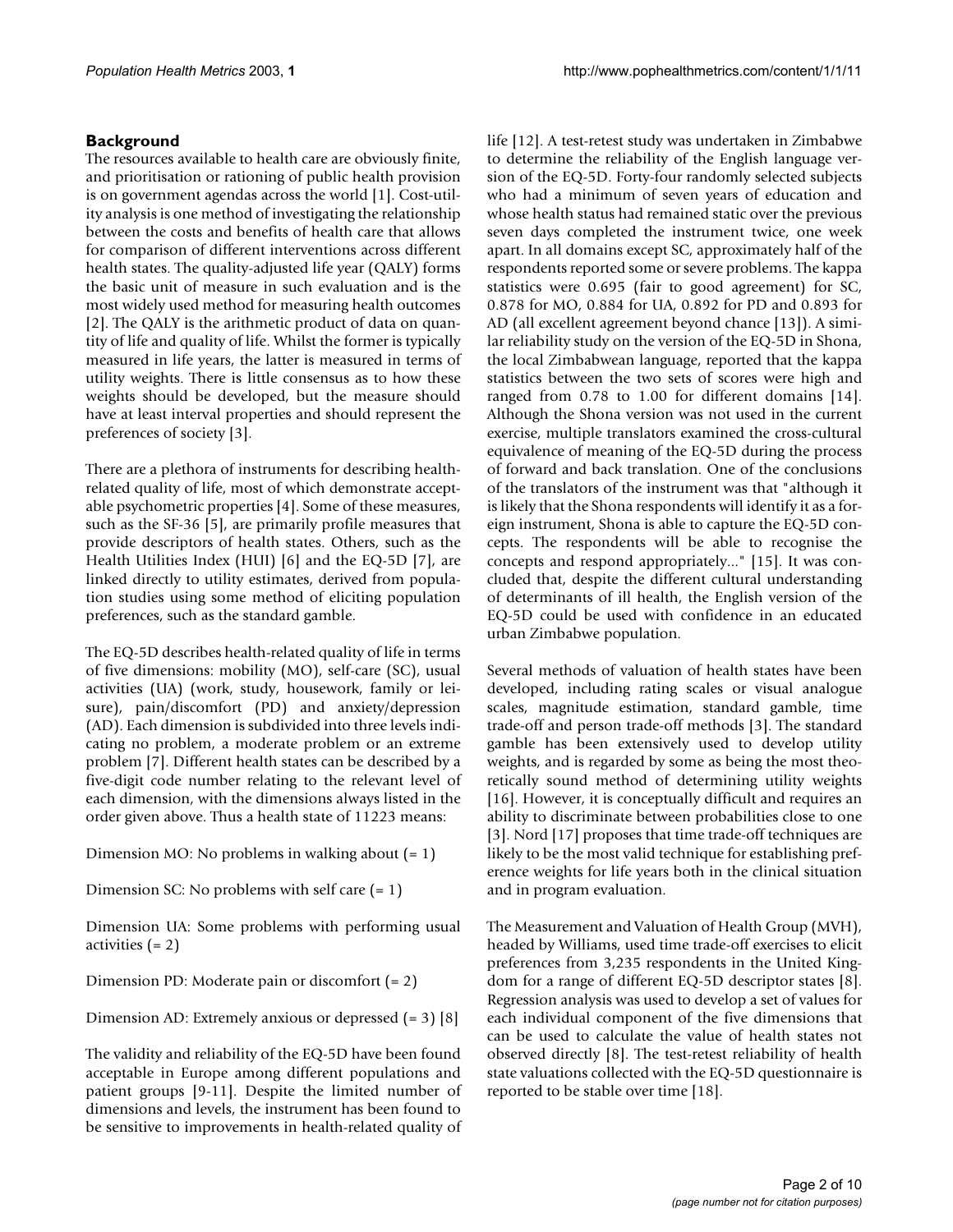It is unlikely that preferences for health states are universal, although some health states might be given similar valuations across cultures [19]. The greater the divergences of the local culture from the Western worldview, the less likely that health state valuation will be the same [20]. Barker and Green [21] state that health state values should be developed locally based on the judgments and priorities of local communities, in the service of these communities.

Much work has been done in developed countries on the valuation of health states [7,8,22-24], but there is a need to develop locally applicable measures of health that may be used to monitor the impact of interventions in developing countries. The WHOQOL is one of the few attempts to develop a genuinely international quality of life assessment [25], but so far it has no direct link with a utility index. The primary objective of this study was the generation of a set of weights for the different health states as described by the EQ-5D that would represent the values of urban high-density dwellers in Zimbabwe. Urban dwellers were chosen, as they were more likely to have the numeracy and literacy skills necessary to participate in the exercise. Where appropriate the results were compared with the results of the MVH study [8].

### **Methods** *Subjects*

In March 2000, 2,488 residents of randomly selected small residential plots of land in Glenview, a high-density suburb of Harare, were interviewed in their homes. The entrance criteria included completion of primary school education and a minimum age of 15 years. The oldest person in each household who met the criteria was interviewed.

## *Instruments*

English descriptors of 38 different health states based on the different combinations of the five EQ-5D domains used in the original MVH study [8] were compiled on flash cards (See Appendices I and II). (Thirty-eight, rather than the original 42 health states were used, as unconscious and death were not valued, and two other states were excluded due to an administrative error). Each respondent was asked to complete a self-assessment using the EQ-5D and to value his or her own health condition on the EQ-5D visual analogue scale (VAS), which ranges from the "Worst possible health state" at 0 to the "Best possible health state" at 100. Respondents then each valued a different set of seven randomly selected health states (which included one or two very mild, mild, moderate and severe states). All respondents also valued an eighth state, the 33333 state. Valuation of states was undertaken using the time trade-off (TTO) approach. For states better than death subjects choose between a length of time in

perfect health (11111), *x*, which was equivalent to spending ten years in the target state. In this case, a larger *x* indicates a better health state. For states worse than death, the choice was between dying immediately and spending a length of time  $(10 - x_1)$  in the target state followed by  $x_1$ years in full health. A visual aid was used to clarify this choice. The greater the number of years in full health perceived to compensate for the time spent in the target state, the worse the health state. States worse than death were thus given negative values in analysis.

### *Procedure*

The full procedure is described in Appendix II and III – see additional file 1. Nine interviewers, all of whom had higher degrees or diplomas of some kind, participated in a training workshop over three days, which included a pilot study. All residential plot numbers in Glenview were identified from a municipal map of the area, and a random sample of 2,500 were chosen. In the event of no one being present at the identified residential plot, the interviewers returned once more. The research assistants were instructed to conduct interviews in the evenings and weekends to the extent possible, but this was difficult because of the political unrest and weekend rallies at the time, and many interviews took place during work hours. Before each interview, the research assistant shuffled the 38 health states (excluding the 33333 health state) and randomly chose seven states for the respondent to value. Check visits were conducted by a supervisor to ensure that the randomly chosen residential plot had been visited.

### *Data analysis*

Statistical analyses were undertaken using GenStat version 4.2 [26] and SPSS for Windows, Release 10 [13]. Descriptive statistics and  $\chi^2$  and 95% confidence intervals (CI's) were used to delineate the demographic characteristics of the subjects and to compare them with population demographics of high-density dwellers in Harare derived from census findings. The health characteristics of the respondents in terms of the five EQ-5D domains were described. The sample of respondents was randomly divided into three, and analysis was performed on two-thirds of the sample, the *internal sample*. The results were then used to estimate the values of the remaining one-third, the *external sample*. The dependent variable was the TTO score divided by ten. A residual maximum likelihood (REML) linear mixed model was fitted. Residual maximum likelihood estimation is a method of estimating variance components in the context of unbalanced incomplete block designs. It takes account of the loss of degrees of freedom in estimating the mean and produces unbiased estimating equations for the variance parameters [27]. Interviewer effect and subject nested within interviewer were fitted as the random effects. The three levels of the five domains were entered as the fixed effects and a weighted least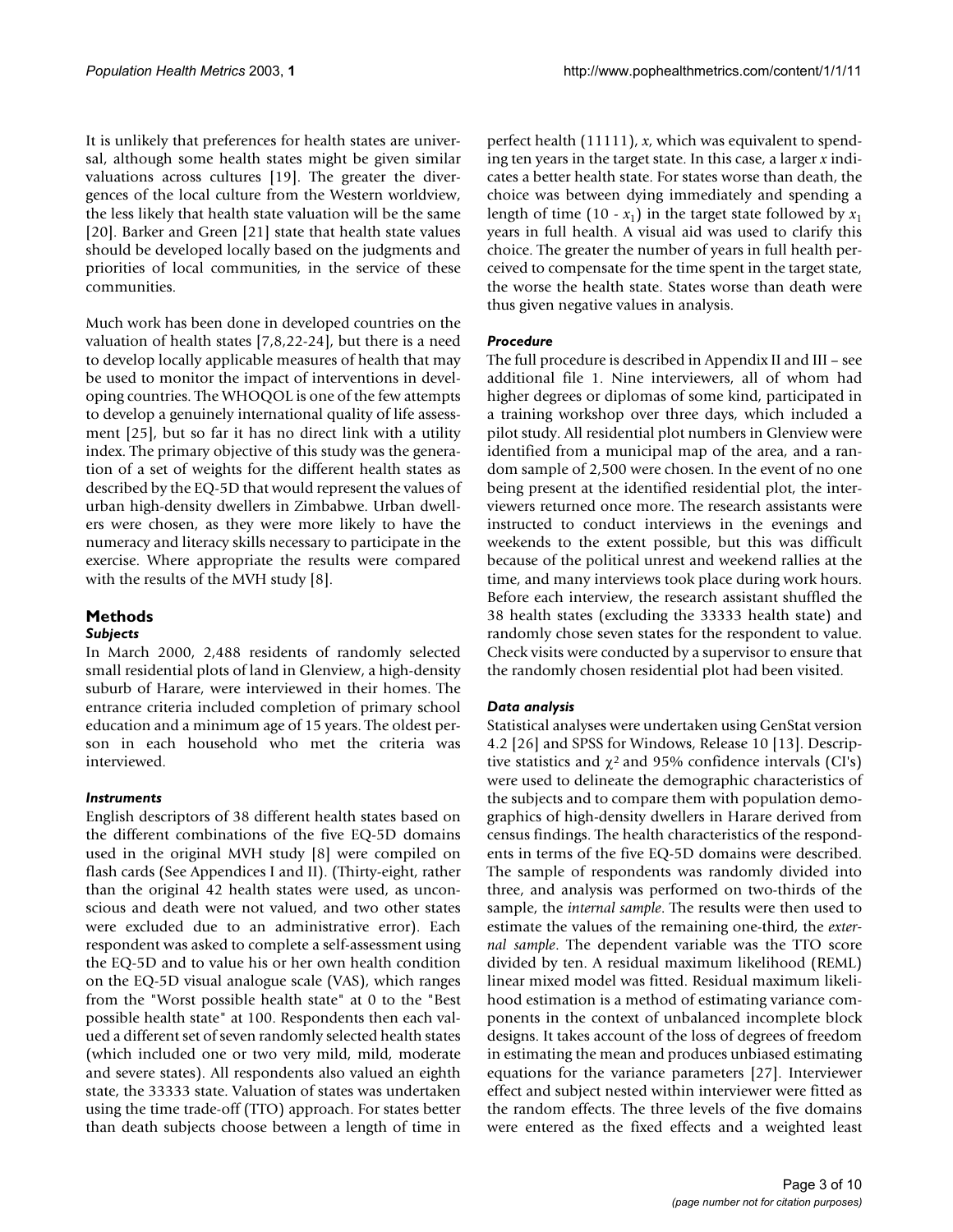|                               | Sample Frequency | Sample proportion % (95% CI) | Population proportion % (95% CI) |
|-------------------------------|------------------|------------------------------|----------------------------------|
| Gender*                       |                  |                              |                                  |
| Males                         | 904              | 38.3 (36.3-40.3)             | $52.8(52.4 - 53.1)$              |
| Females                       | 1,457            | $61.7(59.7 - 63.7)$          | 47.3 (46.9-47.6)                 |
| Total                         | 2,361            |                              |                                  |
| Missing                       | 23               |                              |                                  |
| Age category*                 |                  |                              |                                  |
| 15-24 years                   | 1,097            | 46.2 (44.2-48.2)             | 38.9 (38.6-39.3)                 |
| $25 - 34$ years               | 781              | 32.9 (31.0-34.8)             | 30.3 (30.0-30.7)                 |
| $35-44$ years                 | 268              | $11.3$ ( $11.0 - 12.6$ )     | $15.5$ (15.2-15.8)               |
| $45-54$ years                 | 162              | $6.8(5.8 - 7.9)$             | $8.0(7.7 - 8.2)$                 |
| $55-64$ years                 | 49               | $2.1(1.5-2.7)$               | $4.8(4.6 - 5.0)$                 |
| $65+$ years                   | 17               | $0.7(0.4-1.1)$               | $2.4(2.3-2.6)$                   |
| Total                         | 2,374            |                              |                                  |
| Missing                       | 10               |                              |                                  |
| Education Levels <sup>†</sup> |                  |                              |                                  |
| 10 or fewer years             | 458              | 19.2 (17.7-20.9)             | 48.9 (48.8-49.1)                 |
| II-13 years                   | 1,600            | 67.1 (65.2-69.0)             | 48.4 (48.3-48.5)                 |
| Post school                   | 18               | $0.8(0.49 - 1.2)$            | $2.6(2.6-2.7)$                   |
| Total                         | 2.076            |                              |                                  |
| Missing                       | 308              |                              |                                  |
| Occupation <sup>†</sup>       |                  |                              |                                  |
| Scholar/studying further      | 361              | $16.8$ (15.2-18.4)           | $11.6$ ( $11.6 - 11.7$ )         |
| Employed                      | 718              | 33.3 (31.3-35.4)             | 54.2 (54.1-54.3)                 |
| Unemployed                    | 1,075            | 49.9 (47.8-52.0)             | $34.2 (34.1 - 34.3)$             |
| Total                         | 2,154            |                              |                                  |
| Missing                       | 230              |                              |                                  |
| <b>Accommodation status</b>   |                  |                              |                                  |
| Owner                         | 740              | 34.8 (36.9-34.8)             | 30                               |
| Renting                       | 169              | $7.9(6.8-9.2)$               | 7                                |
| Lodging                       | 961              | 45.2 (43.1-47.3)             | 48                               |
| Other                         | 256              | $12.0(10.7-13.5)$            | 15                               |
| Total                         | 2,126            |                              |                                  |
| Missing                       | 258              |                              |                                  |

#### **Table 1: Demographic details of study sample compared to population figures.**

\*Compared to Highfield population, 1992 [28]. †Compared to Harare Province population, 1992 [28].

squares model was fitted. The fixed effects were entered in a forward and backward sequence and their effects assessed using Wald statistics. An ANOVA full factorial model with Type III least squares ( $N = 15,671$ ) was used to establish the source of variance. The dependent variable was the TTO score, and random factors entered included research assistant, health state, occupational category and gender. Interactions between the main effects were also investigated.

### **Results** *Subjects*

Forty-eight respondents refused to answer the questionnaire. The data from 56 respondents were incomplete,

and the replies from 201 respondents demonstrated inconsistency but were included in the analysis (see discussion below). Inconsistent data included responses in which all states were given the same value, fewer than three states were valued, or there were more than three logical inconsistencies (e.g. if a 11112 state were valued as being more severe than a 11113 state). Ultimately, the responses of 2,384 subjects were analysed. The demographic details of the respondents were compared with the results for Highfield in the 1992 census Harare Profile [28] or, if not available, with results for Harare Province (Table 1). Males were underrepresented at 38.3%, a proportion which fell outside the 95% CI for the population (52.4 – 53.1%). There were more young adult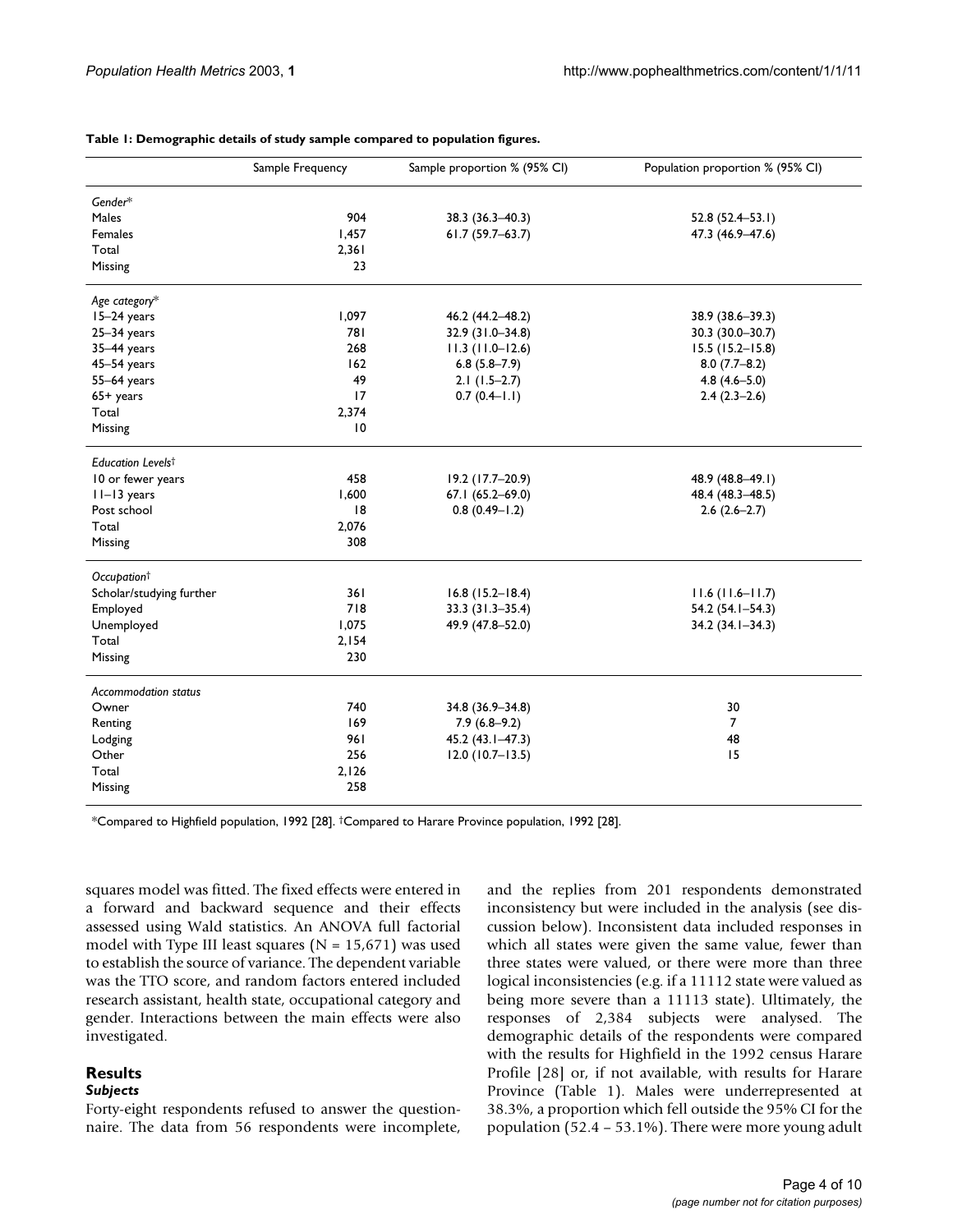respondents (46.2%) than in the general population  $(38.9\%, \text{ CI} = 38.6 - 39.3)$ , but the decline in numbers with increasing age was similar to the population of Harare.

Tenure status, which is an indicator of socio-economic status, indicated that, as in the population, the majority were lodgers (45.2%) or owners (34.8%). The sample was better educated than the population with 67.1% having attained 11 to 13 years of schooling compared to the population estimate of 48.3 – 48.5%. The percentage employed in the sample (33.3%) was smaller than the reference population (CI = 54.1 – 54.3). Approximately 72% of the sample interviewed by the female research assistants were female compared to 54.5% of the male sample  $(\chi^2 = 552.0, p < 0.001)$ , and 57.3% were unemployed compared to the 38.6% of the male interviewers' samples  $(\chi^2 = 1060.6, p < 0.001).$ 

### *Health status*

Disability was reported by 104 (4.4%) of the sample, and 290 (12.2%) reported having a serious illness in the prior three months (total number with disability and/or illness was 14.7%). Approximately half (47.8%) reported no problem on any of the five dimensions. Information regarding self-described health status appears in Table [2.](#page-4-0) With regard to the self-reported scores on the EQ-5D dimensions, nearly one-third of the respondents reported either some or severe problems in the dimensions of pain/ discomfort and anxiety/depression. The mean score on the VAS was 79.8 (CI =  $79.1 - 80.5$ ).

### *Valuations*

There were 19,020 values of 38 EQ-5D health states analysed, 12,663 in the internal sample and 6,357 in the external sample. Fifty two percent of the proportion of variance was due to the domain scores, 7% due to interviewer and health state interaction, 6% due to interviewer effects and 35% due to error. (Table [3\)](#page-4-1).

The Wald statistic was highly significant for all main fixed effects, both when the effects were fitted in a forward and in a backward sequence  $(p < 0.001)$  (Table [4](#page-5-0)). Previous models included a variable (N3) which reflected that at least one domain was valued at the severe level. However, this led to only a small increase in *R*2 and resulted in a model in which moderate problems in several domains were counter-intuitively valued as being worse than extreme problems. This model was subsequently discarded.

<span id="page-4-0"></span>**Table 2: Self-reported health status of subjects in urban Zimbabwe (N = 2,183) compared to the United Kingdom [9]. Frequency of levels on each dimension of EQ-5D are reported as percentages.**

| Mobility<br>Dimension |      |     | Self care |     | Usual Activities |                 | Pain/discomfort |    | Anxiety/depression |    |
|-----------------------|------|-----|-----------|-----|------------------|-----------------|-----------------|----|--------------------|----|
| Level                 | Zim  | UΚ  | Zim       | UΚ  | Zim              | UK              | Zim             | UK | Zim                | UΚ |
| 00.1                  | 90.1 | 82  | 96.5      | 96  | 89.0             | 84              | 69.5            | 67 | 69.3               | 79 |
| 2.00                  | 9.7  | 18  | 3.4       | 4   | 10.5             | $\overline{14}$ | 26.3            | 29 | 23.9               | 9  |
| 3.00                  | 0.1  | 0.1 | 0. I      | 0.1 | 0.6              |                 | 4.2             | 4  | 6.8                |    |

<span id="page-4-1"></span>**Table 3: Results of ANOVA full factorial model with Type III least squares (N = 12,663). The dependent variable was the TTO score, and random factors entered included research assistant, health state, occupational category and gender.**

|                         | Degrees of freedom | Mean Square | Degrees of freedom | Mean Square |       |      |            |
|-------------------------|--------------------|-------------|--------------------|-------------|-------|------|------------|
|                         | Effect             | Effect      | Error              | Error       | F     | p    | % Variance |
| Error                   |                    |             |                    |             |       |      | 34.97      |
| Health state            | 39                 | 3.50        | 1.225              | 0.13        | 27.51 | 0.00 | 51.40      |
| RA*health state         | 289                | 0.75        | 15.102             | 0.08        | 9.58  | 0.00 | 7.10       |
| Research assistant (RA) | 8                  | 1.05        | 942                | 0.12        | 8.89  | 0.00 | 5.56       |
| Occupation              |                    | 0.59        | 74                 | 0.10        | 5.77  | 0.00 | 0.72       |
| RA*occupation           | 24                 | 0.20        | 15.102             | 0.08        | 2.63  | 0.00 | 0.21       |
| Gender*occupation       | כ                  | 0.11        | 15.102             | 0.08        | 1.47  | 0.19 | 0.03       |
| Occupation*health state | Ш                  | 0.08        | 15.102             | 0.08        | 1.03  | 0.41 | 0.01       |
| Gender                  | 2                  | 0.01        | 16                 | 0.08        | 0.08  | 0.93 | 0.00       |
| RA*gender               | 15                 | 0.06        | 15.102             | 0.08        | 0.81  | 0.67 | 0.00       |
| Gender*health state     | 74                 | 0.05        | 15,102             | 0.08        | 0.59  | 00.1 | 0.00       |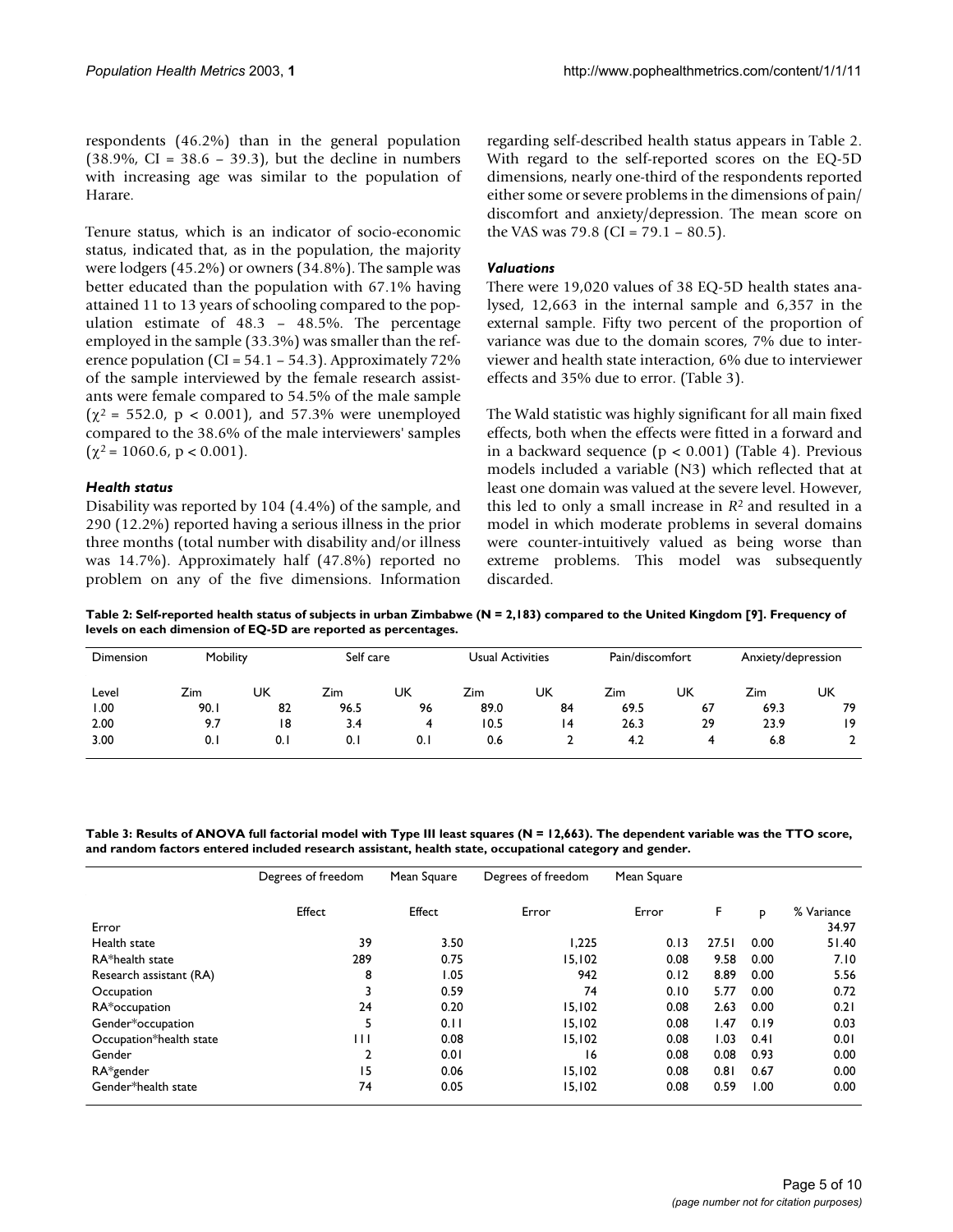| Fixed term                                      | Wald statistic | d.f.           | Wald/df. | $\chi^2$ prob. |
|-------------------------------------------------|----------------|----------------|----------|----------------|
| Sequentially adding terms to fixed model        |                |                |          |                |
| Mobility                                        | 9772.4         | $\overline{2}$ | 4886.2   | < 0.001        |
| Self care                                       | 2070.1         |                | 1035.1   | < 0.001        |
| Usual activities                                | 426.1          |                | 213.0    | < 0.001        |
| Pain/discomfort                                 | 2338.0         |                | 1169.0   | < 0.001        |
| Anxiety/depression                              | 544.7          | 2              | 272.3    | < 0.001        |
| Dropping individual terms from full fixed model |                |                |          |                |
| Mobility                                        | 544.7          | $\mathbf{2}$   | 272.4    | < 0.001        |
| Self care                                       | 674.0          | 2              | 337.0    | < 0.001        |
| Usual activities                                | 253.2          |                | 126.6    | < 0.001        |
| Pain/discomfort                                 | 1789.0         | ົ              | 894.5    | < 0.001        |
| Anxiety/depression                              | 544.7          | $\overline{2}$ | 272.3    | < 0.001        |

#### <span id="page-5-0"></span>**Table 4: Wald tests for fixed effects (N = 12,663)**

The effects were largest for a level three on the dimensions of PD and SC, followed by level three MO and AD (Table [5\)](#page-6-0).

There was some evidence of significant interaction effects. However, because not all combinations of health states are plausible and were not valued, numerical problems were experienced in the fitting of the model, and the estimates appeared unreliable.

Coeffecients from the model were used to generate predicted values for each of the states included in the study. For example, for the health state 22331 (i.e., some problems in walking about, some problems with self care, unable to perform usual activities, severe pain and no anxiety/ depression), the predicted value would equal 0.90 - 0.056 - 0.092 - 0.135 - 0.302 - 0.0 = 0.315. The actual and predicted value and residuals for each health state for the internal and external samples and the observed results of the United Kingdom MVH study are reported in Table 6. The Pearson's correlation between mean values of health states was  $0.914$  (p < 0.001). The 33333 state was the only state that was valued as being worse than death in the current study (mean value = -0.24). There were three health states in the external sample for which the mean difference between the observed and predicted values was more than 0.1. In the internal sample, the mean absolute difference for all health states was 0.045.

Figure 1 depicts the predicted UK scores compared to the Zimbabwe internal sample scores for the 39 health states (the UK sample did not include the 11111 health state).

Whereas there is initial convergence in scores between the Zimbabwe and MVH sample at high health levels, values diverge as the health states become more severe and

domains at level three are included. Spearman's rank correlation between the values for the different states was  $0.95$  (p < 0.001).

### **Discussion**

To the knowledge of the authors, this is the first paper to present the preferences for health states by urban Zimbabweans. The self-reported health-related quality of life of the Zimbabwe subjects was similar to that of UK counterparts. Kind et al. [9] found that 30% of a large UK sample reported some or severe pain/discomfort. However, the number reporting some or severe anxiety/depression was smaller in the UK sample (21%) than in the present study. The two samples were similar in finding very few people reporting problems in the area of self-care, or extreme problems with mobility or usual activities. The mean score on the Visual Analogue Scale (VAS) in the Zimbabwe sample was  $79.8$  (CI =  $79.1 - 80.5$ ), which was similar to the British sample (mean 82.5).

As the questionnaire was administered in English and numeracy was required, the methodology precluded gathering valuations from a truly representative sample. The educational inclusion criteria and the limitations imposed on the times for data gathering by female interviewers resulted in a sample in which females, younger people and those with a higher level of literacy were overrepresented. In addition, the interviewer effect was considerable. As the interviewer and subject were entered in the computation as random effects, the REML linear mixed model allowed for the demographic deviations from census findings, the non-independence of the measures and the interviewer effect.

The interviewer effect appeared in spite of training sessions, piloting and standardisation of the format of the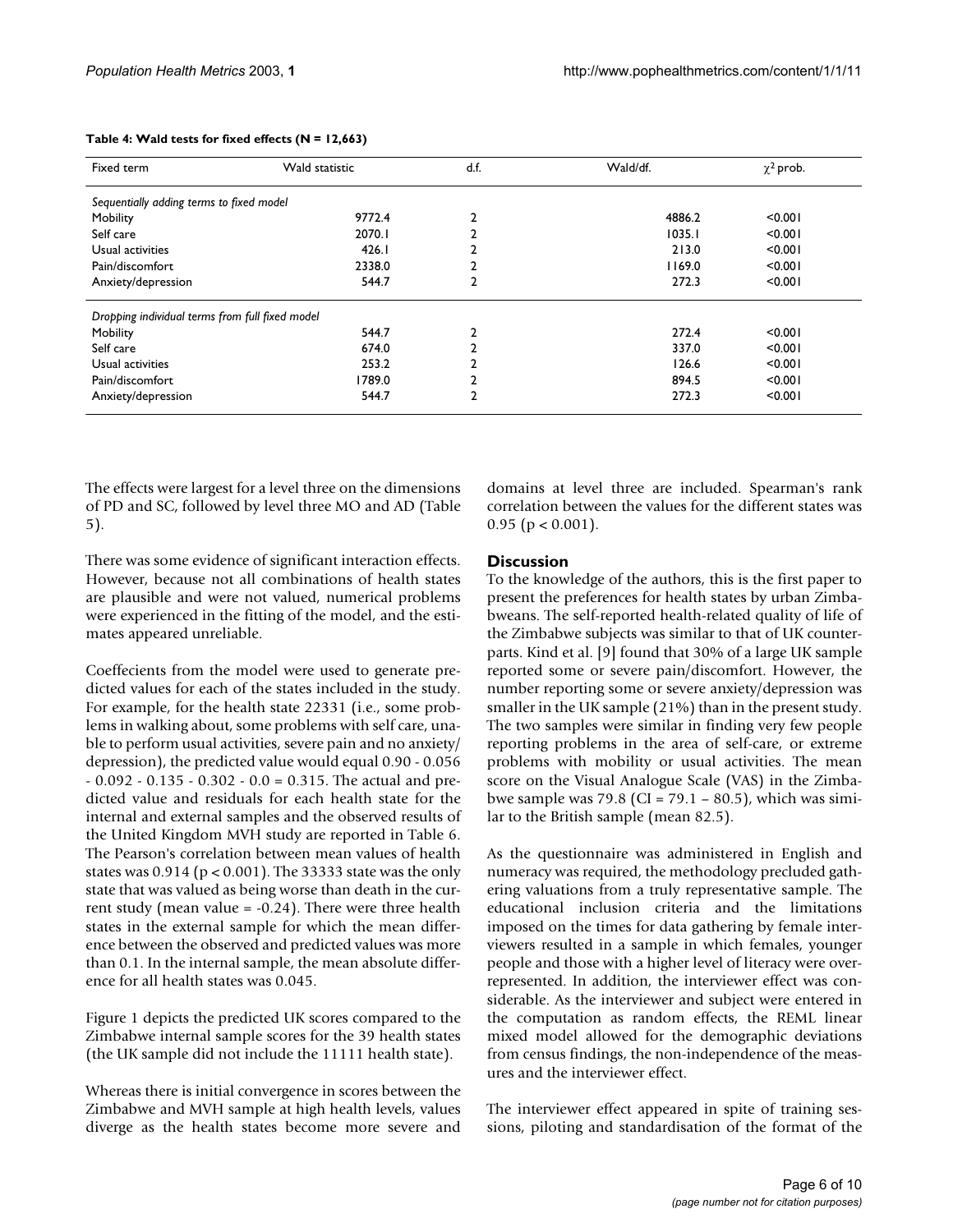<span id="page-6-0"></span>

| Table 5: Main effects in residual maximum likelihood linear mixed |
|-------------------------------------------------------------------|
| model based on 12,663 observations.                               |

|                    | Level | Effect   | Std. Err. |
|--------------------|-------|----------|-----------|
| Constant           |       | 0.900    |           |
| Mobility           | 2     | $-0.056$ | 0.0080    |
|                    | 3     | $-0.204$ | 0.0089    |
| Self care          | 2     | $-0.092$ | 0.0074    |
|                    | 3     | $-0.231$ | 0.0089    |
| Usual activities   | 2     | $-0.043$ | 0.0079    |
|                    | 3     | $-0.135$ | 0.0088    |
| Pain/discomfort    | 2     | $-0.067$ | 0.0070    |
|                    | 3     | $-0.302$ | 0.0076    |
| Anxiety/depression | 2     | $-0.046$ | 0.0073    |
|                    | 3     | $-0.173$ | 0.0076    |

interview. It is possible that the approach and amount of interpretation given by each interviewer differed. The effect of the gender of the interviewers was evident, and female interviewers apparently did not conduct interviews during the evenings or weekends to the same extent as their male counterparts. This imbalance might have compounded the interviewer effect, which suggests that the gender of interviewers should receive careful attention in community surveys, particularly in socially unstable conditions.

However, a credible model was ultimately developed in this study. The mean absolute difference between the actual and estimated means for the external sample (0.045) is comparable to that of the UK study (0.039) and a similar study in Japan (0.01) [24], although in each case different models were used. The inclusion of inconsistent responses is controversial, with some researchers excluding these data from analysis [29]. These responses were included in this analysis on the assumptions that inconsistencies do not necessarily indicate a lack of understanding of the task, that all those who participate have the right to have their data included, and that human beings are not always rational in their judgments regarding health states.

Significant interaction effects were found but, as noted above, appeared unreliable due to an incomplete data set. The inclusion of interaction effects resulted in a model that was difficult to interpret, which would likely limit the use of the model in practice. Similarly, the inclusion of the N3 term, which indicates severe problems on at least one domain, resulted in a more complicated and less intuitive model. It was therefore decided to adopt the simple main effects model.

The UK and Zimbabwe samples produced similar descriptions of their own health states and similar rank orderings of the hypothetical health states. (As a different model was used, the coefficients of the valuation function could not be compared directly between the UK and Zimbabwe samples.) The mean self reported VAS was 3% lower in the Zimbabwe sample compared to the UK sample. The Pearson's correlation for the predicted health state values (0.95) was high. Although previous studies based on the EQ-5D have reported similarities in valuations, with low sensitivity for socio-demographic variables across European countries [22], the results of this study were unexpected. A previous study on the rank ordering of health states had found no correlation between the international and locally determined Zimbabwean ranking [20]. It would appear that a deconstructed approach to valuation in which impairments or activity limitations (e.g. pain or problems in moving around) are valued [30,31] rather than disease conditions (e.g. rheumatoid arthritis) is more likely to tap into commonly understood constructs and yield universal preferences.

However, there were important differences between the samples that should be noted. Respondents in the UK study valued 16 health states as being worse than death, whereas in the Zimbabwe sample only the 33333 state was awarded a negative value. The inclusion of 16 negative values in the UK model resulted in generally lower values being assigned to health states in which an "extreme" problem was included. Consequently the predictions from the UK model for about two-thirds of the health states are lower than those from the Zimbabwe model. The reluctance to value states as worse than death in the Zimbabwe sample might reflect a fundamentally different attitude towards the sacrifice of years of life. There is, for example, no national debate on either euthanasia or abortion in Zimbabwe, and both are illegal and likely to remain so for the near future. The general state of health of the population might also contribute. The life expectancy is now dropping drastically because of the HIV/AIDS pandemic. The expected number of equivalent healthy years (Disability Adjusted Life Expectancy, DALE) is now estimated to be 32.9 (cf. UK 71.7), and Zimbabwe ranks 184 out of 191 nations [32]. (To calculate DALE, the years of ill-health are weighted according to severity and subtracted from the expected overall life expectancy to give the equivalent years of healthy life [32]). There may be a greater reluctance to sacrifice life years in a society in which each individual is likely to have had direct contact with death or illness. This conclusion is supported by the results of a Spanish study of preferences of 103 patients who were severely ill. The patients tended to rate the worst health states higher than proxies and rated no states as worse than death. The authors of that study concluded that within the EQ-5D descriptive system, there are no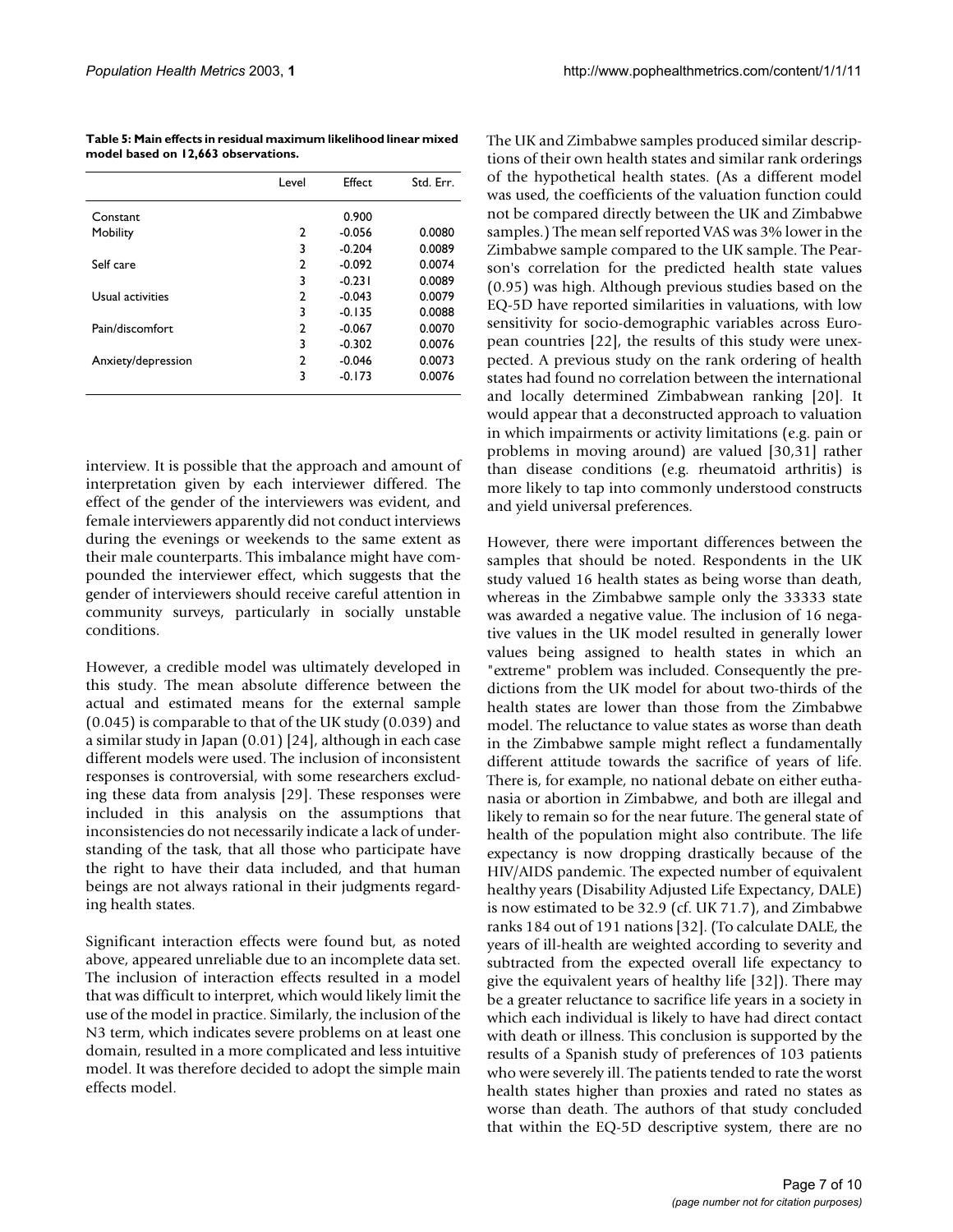|                  | Internal sample |               | External sample |                     | <b>UK Sample</b> |
|------------------|-----------------|---------------|-----------------|---------------------|------------------|
| Health State     | Observed mean   | Observed mean | Predicted mean* | Absolute difference | Observed         |
| 11111            | 0.94            | 0.93          | 0.90            | 0.03                |                  |
| 11112            | 0.87            | 0.90          | 0.85            | 0.05                | 0.834            |
| 11113            | 0.73            | 0.75          | 0.72            | 0.02                | 0.392            |
| 11121            | 0.85            | 0.83          | 0.83            | 0.00                | 0.850            |
| 11122            | 0.70            | 0.70          | 0.78            | 0.08                | 0.722            |
| 11131            | 0.56            | 0.59          | 0.60            | 0.00                | 0.200            |
| 11133            | 0.52            | 0.45          | 0.42            | 0.03                | $-0.049$         |
| 11211            | 0.84            | 0.84          | 0.85            | 0.02                | 0.869            |
| 11312            | 0.67            | 0.69          | 0.72            | 0.03                | 0.552            |
| 12111            | 0.81            | 0.82          | 0.81            | 0.02                | 0.834            |
| 12121            | 0.69            | 0.67          | 0.74            | 0.06                | 0.742            |
| 12211            | 0.65            | 0.64          | 0.76            | 0.12                | 0.767            |
| 12222            | 0.58            | 0.59          | 0.65            | 0.06                | 0.552            |
| 12223            | 0.50            | 0.48          | 0.52            | 0.04                | 0.216            |
| 13212            | 0.63            | 0.58          | 0.58            | 0.00                | 0.389            |
| 13311            | 0.55            | 0.54          | 0.53            | 0.01                | 0.346            |
| 13332            | 0.28            | 0.28          | 0.18            | 0.10                | $-0.228$         |
| 21222            | 0.62            | 0.60          | 0.69            | 0.09                | 0.553            |
| 21232            | 0.41            | 0.44          | 0.45            | 0.01                | 0.064            |
| 21312            | 0.61            | 0.62          | 0.66            | 0.04                | 0.536            |
| 22112            | 0.69            | 0.68          | 0.70            | 0.02                | 0.662            |
| 22121            | 0.65            | 0.69          | 0.68            | 0.01                | 0.645            |
| 22122            | 0.62            | 0.60          | 0.64            | 0.04                | 0.540            |
| 22222            | 0.56            | 0.59          | 0.59            | 0.01                | 0.500            |
| 22233            | 0.25            | 0.30          | 0.23            | 0.07                | $-0.142$         |
| 22323            | 0.43            | 0.42          | 0.37            | 0.05                | 0.042            |
| 22331            | 0.33            | 0.33          | 0.32            | 0.02                | $-0.011$         |
| 23232            | 0.28            | 0.27          | 0.22            | 0.05                | $-0.084$         |
| 23321            | 0.37            | 0.39          | 0.41            | 0.02                | 0.147            |
| 32223            | 0.30            | 0.34          | 0.32            | 0.02                | $-0.174$         |
| 32232            | 0.21            | 0.21          | 0.21            | 0.00                | $-0.223$         |
| 32313            | 0.40            | 0.43          | 0.29            | 0.14                | $-0.152$         |
| 32331            | 0.27            | 0.27          | 0.16            | 0.11                | $-0.276$         |
| 33212            | 0.37            | 0.37          | 0.37            | 0.00                | $-0.022$         |
| 33232            | 0.23            | 0.19          | 0.07            | 0.12                | $-0.332$         |
| 33321            | 0.29            | 0.34          | 0.26            | 0.08                | $-0.120$         |
| 33323            | 0.18            | 0.16          | 0.09            | 0.07                | $-0.386$         |
| 33333            | $-0.24$         | $-0.24$       | $-0.15$         | 0.09                | $-0.543$         |
| MAE <sup>+</sup> | 0.049           |               |                 | 0.045               | 0.039            |

**Table 6: Mean observed and predicted time trade-off scores for 38 health states, for internal samples (N = 12,663 values) and external samples (N = 6,357) in Zimbabwe compared to observed values in the United Kingdom [8].**

\*Based on estimates †MAE=Mean absolute difference between observed and predicted means

health states worse than death for seriously ill patients [33].

For Zimbabweans, the inability to wash and dress oneself is a major contributor to poor quality of life, and SC level 3 was ranked second. In contrast, SC level 3 was ranked fourth in the UK study. This difference may possibly be due to the importance that Zimbabweans attach to selfpresentation. It is regarded as insulting to ask whether people are able to wash or dress themselves, if in any way it is implied that they have not done so [15,34]. In a

poorer country, self-presentation may also be regarded as indicative of socio-economic standing and hence valued more highly. The important differences between the results of the two studies illustrate the dangers of applying measures developed in one culture without adequate testing of items for cultural meaning and appropriateness.

Severe AD was ranked similarly in the UK (Rank 3) and Zimbabwe (Rank 4) samples. Of all the EQ-5D concepts, the idea of depression and anxiety is most difficult to capture in the sensibility of the Shona-speaking Zimba-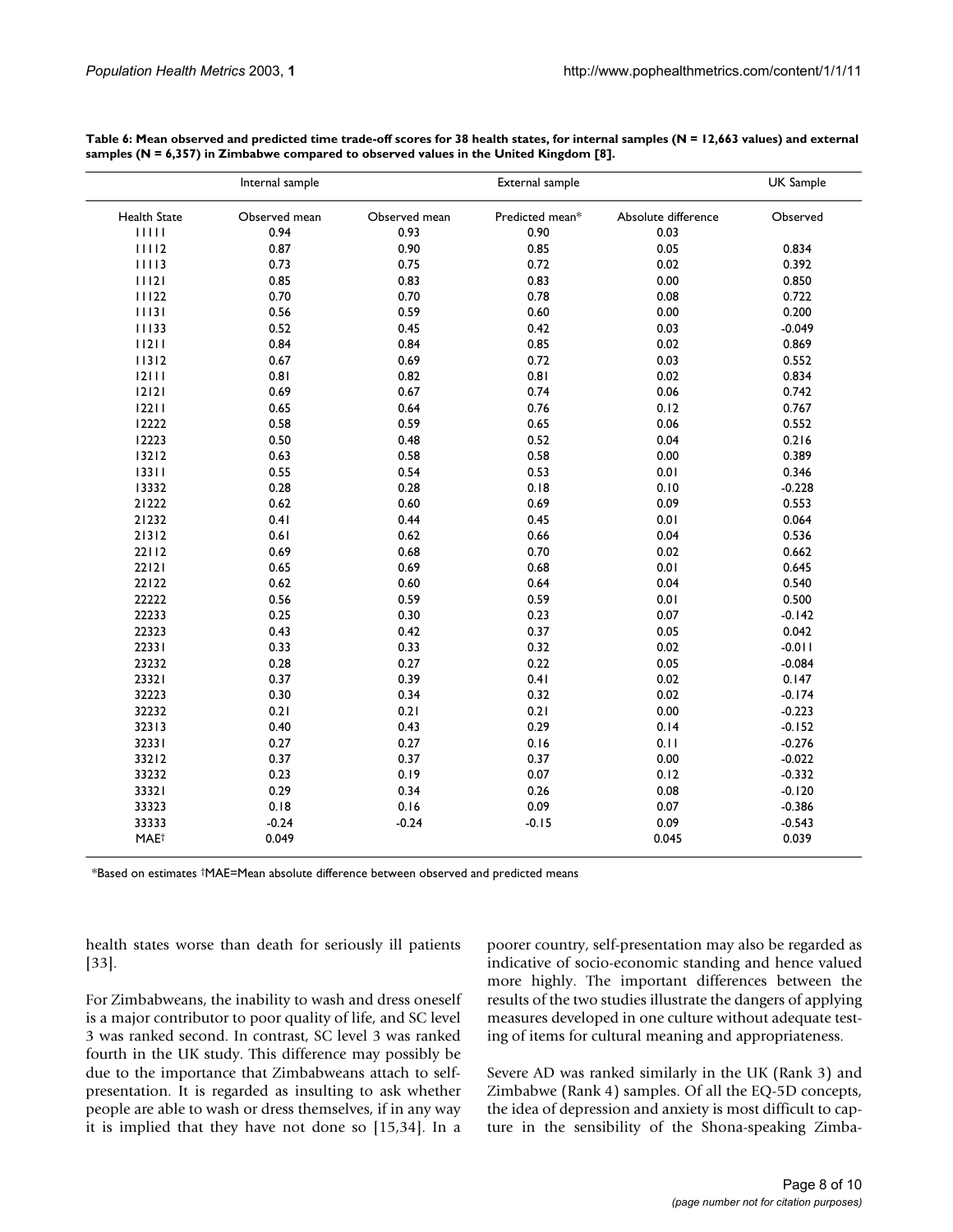

### **Figure I**

Observed TTO scores (divided by 10) of the full Zimbabwe sample (N = 19,020 values from 2,183 respondents), compared to observed scores from the Measurement and Valuation of Health study in the United Kingdom [8].

bwean. There is no specific word for depression; it is usually implied from symptoms rather than self-report. Anxiety and depression are not regarded simply as health states in Shona custom. They are understood as occasional psychological (social/alienation) or spiritual (religious) states. In addition, severe anxiety is seen to border on a psychiatric state known as "mhopu" [15]. It is therefore not surprising that extreme anxiety or depression should be regarded as being very serious.

The choice of the EQ-5D as the instrument to define the different domains of health-related quality of life needs justification. The measure is limited in that there are only five domains with three possible levels on each domain. The content validity may be questioned, as it may be that important areas that contribute to quality of life, such as cognitive function or energy, are excluded. However, even with this relatively crude measure, 243 hypothetical health states can be described. Researchers have to be cautious about transposing any measure across very different cultural contexts. The current study required a robust, relatively simple measure and, despite the shortcomings of the instrument, the EQ-5D appeared to be reliable and relatively insensitive to cultural context.

### **Conclusions**

This study attempted to elicit cardinal values of health states from urban Zimbabweans. The limitation imposed by the educational criteria resulted in a sample that was more educated than the general population of high-density areas, and the results should be generalized with care to other urban populations in the country. Despite this limitation, the values derived from the study are more likely to represent the values of urban Zimbabwe than values derived from valuation exercises performed in other countries. The parameter estimates for each level of the five domains generated by the TTO exercise are credible and are comparable to those generated by other studies. The ranking of observed preferences for health states by Zimbabweans and UK residents are remarkably similar, and if consensus could be reached on the valuation of states worse than death, it is possible that QALY weights based on EQ-5D descriptors might be developed which are valid globally.

However, the observed cardinal values for health states are much lower overall in the UK sample. It is therefore recommended that the parameter estimates developed in this study be used both to describe health-related quality of life and as an outcome measure of health interventions in the Zimbabwe urban population.

### **Authors' contributions**

JJ carried out the data collection and analysis and wrote the paper. KH assisted in data collection and analysis of the data. WdW, PDC and PK assisted in conceptualising the study and developing the methodology. All authors have read and approved the manuscript.

### **Competing interests**

None declared.

## **Additional material**

### **Additional File 1**

*APPENDIX I: Example of cards used to describe the health states. APPENDIX II: Detailed procedure. Instructions to interviewers. APPEN-DIX III: Information Sheet* Click here for file [\[http://www.biomedcentral.com/content/supplementary/1478-](http://www.biomedcentral.com/content/supplementary/1478-7954-1-11-S1.doc) 7954-1-11-S1.doc]

### **Acknowledgements**

Funding for this study was made available by the Zimbabwe Burden of Disease Steering Committee, which in turn is supported by DIFID and DAN-IDA. Thanks to Allan Williams, Aki Tsuchiya and Jan Busschbach for comments and insightful reviewing of the paper and to June Juritz and Jaqui Somerville for assistance with statistical analysis.

### **References**

- 1. Bowling A: **[Health care rationing: the public's debate.](http://www.ncbi.nlm.nih.gov/entrez/query.fcgi?cmd=Retrieve&db=PubMed&dopt=Abstract&list_uids=8597733)** *BMJ* 1996, **312:**670-674.
- 2. Bala M, Wood L, Zarkin G, Norton E, Gafni A, O'Brien B: **[Valuing](http://www.ncbi.nlm.nih.gov/entrez/query.fcgi?cmd=Retrieve&db=PubMed&dopt=Abstract&list_uids=10.1016/S0895-4356(98)00036-5) [outcomes in health care: A comparison of willingness to pay](http://www.ncbi.nlm.nih.gov/entrez/query.fcgi?cmd=Retrieve&db=PubMed&dopt=Abstract&list_uids=10.1016/S0895-4356(98)00036-5)**